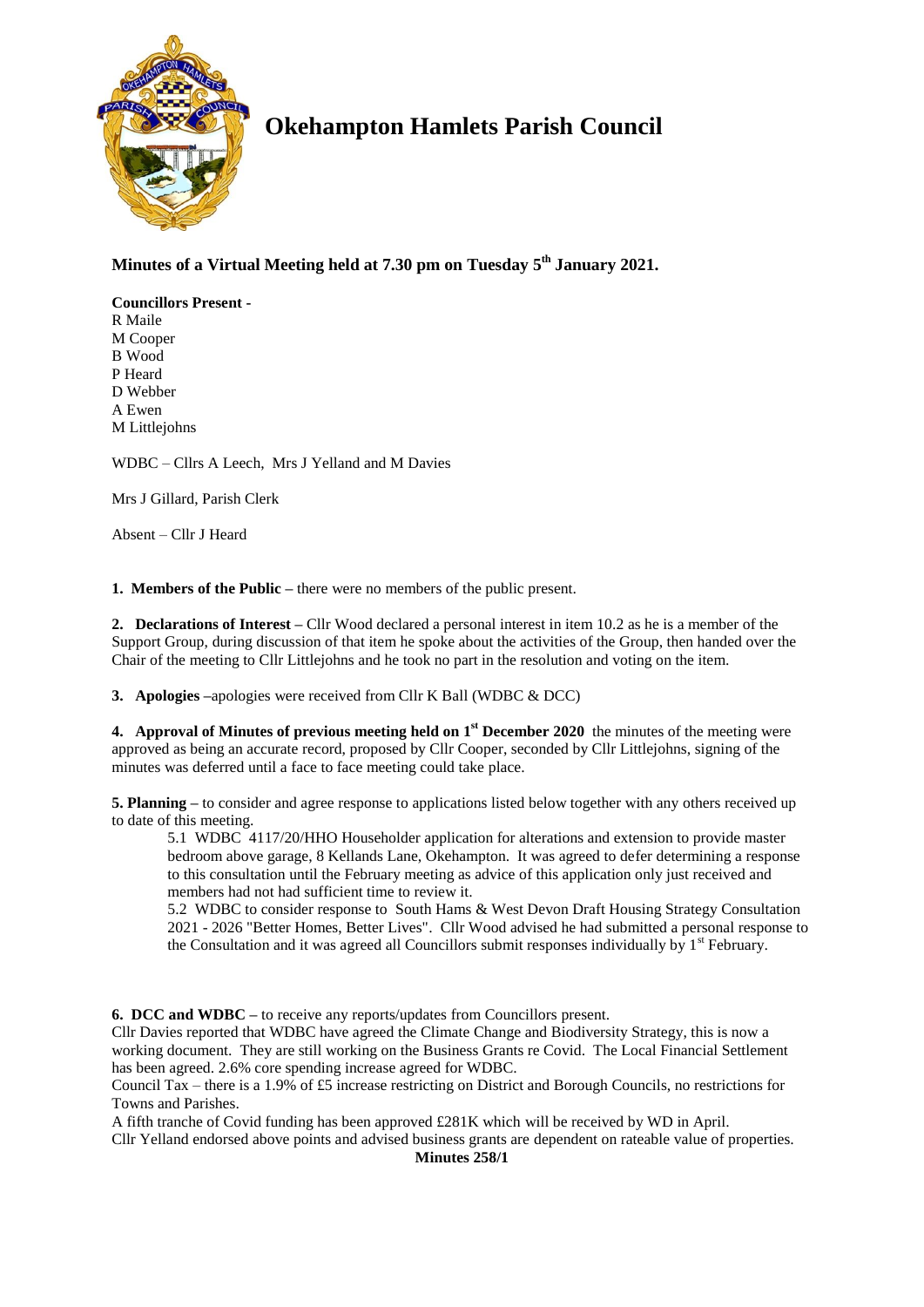Cllr Leech advised there are 5 different grants re Covid available from WD, details on their website. Staff are working very hard to progress all claims.

Mill Road car park has been a Testing Station since Christmas.

Kellands Lane blockage – still in contact with the developers, representatives meeting on site very shortly. A builders compound has been erected by the blockade, this is in connection with work being undertaken on kerbs etc. Highways and WD are also continuing to investigate the blockage issue.

**7. Neighbourhood Planning** - to receive an update on joint Okehampton Councils Plan including payment of invoice to Consultant for £3600. Cllr Wood reported the Group had met and considered the draft report received from the Consultant. The document was not of the expected standard and various members of the Group have been working on it and rewritten some sections. The Group now have their own website and FaceBook page active. The revised document will be discussed again by the Group in 2 weeks time. The Group recommend the Consultant's invoice be paid.

#### **8. To receive reports from meetings attended by Parish Council representatives including** – No meetings attended.

## **9. Open Spaces.**

**9.**1 Inspection and Works in Meldon Woods including potential inclusion of work required to track as raised by Ian Brooker at previous meeting. Emergency works carried out by Oak Valley Tree Services to deal with Ash Die Back and wind damaged trees. Costs £700 Costs to date £1360, work still to be invoiced £4000. Agreed further information required on potential repair to track, Cllr Wood has met with Craig Banbury to agree work required.

**9.**2 Note 5 yearly Inspection of Meldon Woods and OTPLNR taking place on January 12, 13<sup>th</sup> and 14<sup>th</sup>. Chairman attending with Oak Valley Tree Services; all councillors are invited to attend also. **9.3** Meldon Woods lay by and car park – to discuss any recent issues. Large numbers of visitors reported, signs have been vandalised/removed, Clerk to report issues to Police. Agreed more robust signs required.

**9.4** General discussion re ongoing general management of Meldon Woods and Old Town Park. Carried forward as Working Group have been unable to meet.

**9.5** Notice Board in Romansfield Estate, Clerk to visit Sales Office to progress, delayed due to Covid19 regulations.

#### **10. Correspondence**

10.1 Okehampton Town Council – request for funding towards CCTV. The Chair advised to consider this for 2021/22 budget would be in contravention of the Council's Financial Regulations, however could be considered for future years, and a grant application could be an alternative way of funding. 10.2 OCSG – to consider grant request for £300 to help support vulnerable residents through the Covid19. Resolved to support request, proposed by Cllr Littlejohns and seconded by Cllr P Heard. All in favour with abstention by Cllr Wood.

10.3 Sticklepath & Okehampton Conservation Group – to consider grant application for £250 towards costs of replacement tools and contribution towards annual insurance premium. Resolved to support request, proposed by Cllr Wood, seconded by Cllr P Heard, all in favour.

10.4 National Census 2021 – to consider communication received from Census Engagement Manager. Contents of communication noted.

10.5 Network Rail – to consider correspondence received re planned work on Okehampton to Exeter rail line. Agreed to invite representative to future meeting.

#### **11 Updates on Flood Plan and Snow Plan and actions required.**

Cllr Ewen and Wood advised 3 bins have now been located – Upcott Hill, Meldon Fields and Brightley and a new stock of salt has been received.

**12. Communication –** to agree ongoing methods of communication with residents of the Parish including reprinting of Welcome Booklet, potential distribution areas and other methods of communication required. Resolved to update and reprint 500 copies the Welcome Booklet at a cost of £183.50. These to be distributed to new properties in the Parish as they are completed. It was agreed the ongoing best method of communication for all residents was the Council website, agreed content of this to be reviewed and updated and residents 'signposted' to it in the updated publications. Cllr Ewen agreed to review the Flood Plan document.